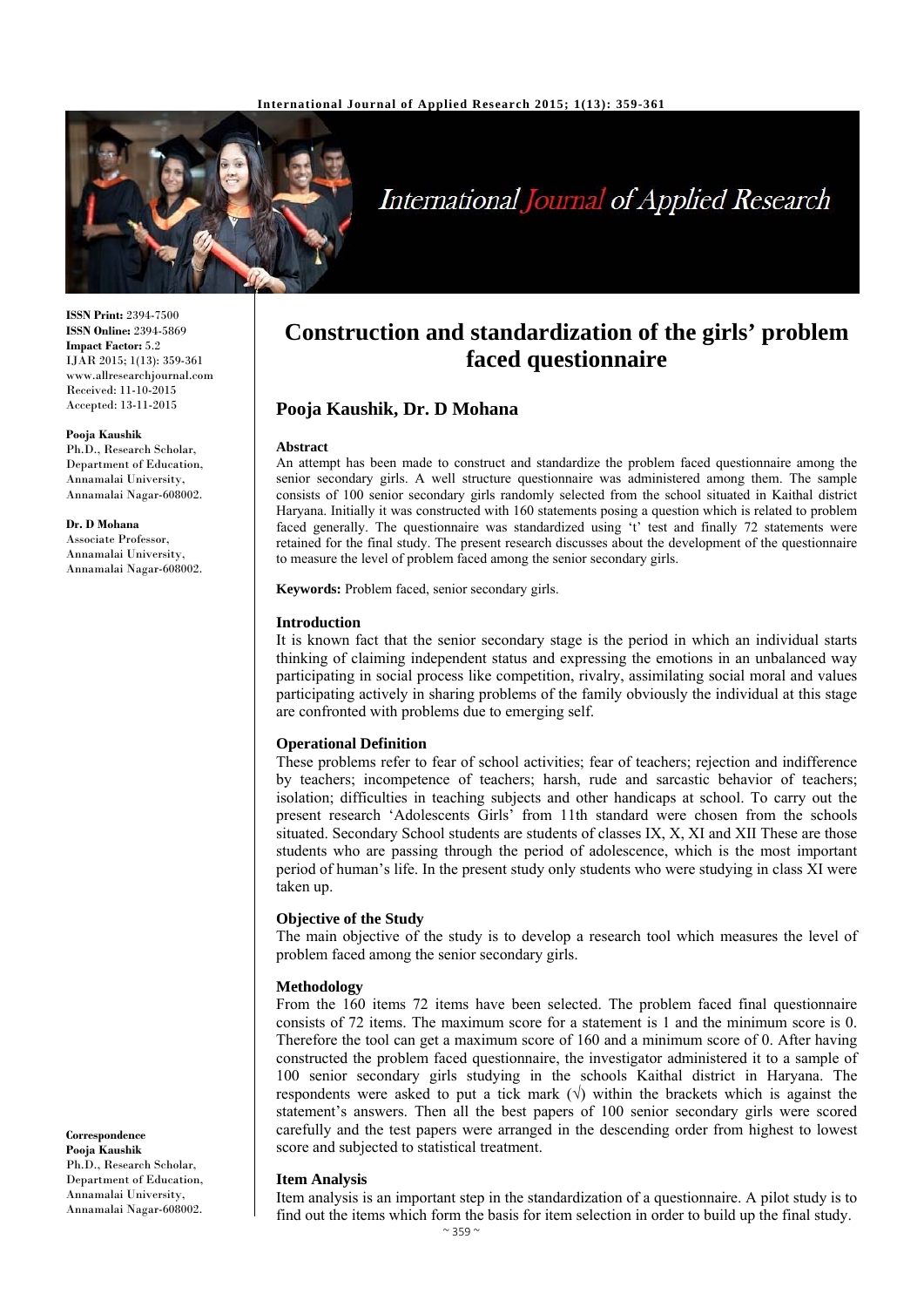Then 27% of the subjects with the highest total scores and 27% of subjects with the lowest total scores were sorted out for the purpose of the item selection.

| Table 1: Independent sample t-test for the Item Selection |  |  |
|-----------------------------------------------------------|--|--|
|-----------------------------------------------------------|--|--|

| S. No             | t-values | <b>Selected items</b> |
|-------------------|----------|-----------------------|
| 1.                | 1.99     | Selected              |
| 2.                | 3.08     | Selected              |
| 3.                | 0.49     | Not Selected          |
| 4.                | 0.50     | Not Selected          |
| 5.                | 1.92     | Not Selected          |
| 6.                | 1.35     | Not Selected          |
| 7.                | 1.11     | Not Selected          |
| 8.                | 0.76     | Not Selected          |
| 9.                | 0.77     | Not Selected          |
| 10.               | 0.42     | Not Selected          |
| 11.               | 0.74     | Not Selected          |
| 12.               | 0.96     | Not Selected          |
| 13.               | 0.66     | Not Selected          |
| 14.               | 2.34     | Selected              |
| 15.               | 1.93     | Not Selected          |
| 16.               | 0.83     | Not Selected          |
| 17.               | 0.36     | Not Selected          |
| 18.               | 0.30     | Not Selected          |
| 19.               | 0.28     | Not Selected          |
| 20.               | 0.23     | Not Selected          |
| $\overline{21}$ . | 0.02     | Not Selected          |
| 22.               | 0.16     | Not Selected          |
| 23.               | 2.16     | Selected              |
| $\overline{24}$ . | 0.16     | Not Selected          |
| $\overline{25}$ . | 1.58     | Not Selected          |
| $\overline{26}$ . | 0.37     | Not Selected          |
| 27.               | 0.93     | Not Selected          |
| 28.               | 0.47     | Not Selected          |
| 29.               | 0.76     | Not Selected          |
| 30.               | 1.36     | Not Selected          |
| 31.               | 3.41     | Selected              |
| 32.               | 0.81     | Not Selected          |
| 33.               | 1.21     | Not Selected          |
| 34.               | 0.05     | Not Selected          |
| 35.               | 3.63     | Selected              |
| 36.               | 0.37     | Not Selected          |
| 37.               | 0.82     | Not Selected          |
| 38.               | 0.38     | Not Selected          |
| 39.               | 0.72     | Not Selected          |
| 40.               | 0.60     | Not Selected          |
| 41.               | 0.98     | Not Selected          |
| $\overline{42}$ . | 1.54     | Not Selected          |
| $\overline{43}$ . | 1.25     | Not Selected          |
| 44.               | 2.54     | Selected              |
| 45.               | 2.36     | Selected              |
| 46.               | 1.90     | Not Selected          |
| 47.               | 1.39     | Not Selected          |
| 48.               | 1.98     | Selected              |
| 49.               | 2.64     | Selected              |
| 50.               | 1.61     | Not Selected          |
| 51.               | 0.07     | Not Selected          |
| 52.               | 1.99     | Selected              |
| 53.               | 1.56     | Not Selected          |
| 54.               | 2.43     | Selected              |
| 55.               | 2.02     | Selected              |
| 56.               | 2.42     | Selected              |
| 57.               | 1.98     | Selected              |
| 58.               | 1.18     | Not Selected          |
| 59.               | 1.77     | Not Selected          |
| 60.               | 2.59     | Selected              |
| 61.               | 3.12     | Selected              |
|                   |          |                       |

| 62.                | 2.37              | Selected     |
|--------------------|-------------------|--------------|
| 63.                | 3.12              | Selected     |
| $\overline{6}4.$   | 1.56              | Not Selected |
| $\overline{65}$ .  | 1.93              | Not Selected |
| 66.                | 1.92              | Not Selected |
| $\overline{67}$    | 1.35              | Not Selected |
| 68.                | 2.24              | Selected     |
| 69.                | 2.02              | Selected     |
| 70.                | 0.15              | Not Selected |
| 71.                | 1.40              | Not Selected |
|                    |                   |              |
| 72.                | 1.96              | Selected     |
| $\overline{73}$ .  | 2.66              | Selected     |
| 74.                | 2.30              | Selected     |
| 75.                | 1.85              | Not Selected |
| 76.                | 0.18              | Not Selected |
| $\overline{77}$ .  | 2.16              | Selected     |
| 78.                | 3.50              | Selected     |
| 79.                | 2.10              | Selected     |
| 80.                | 1.04              | Not Selected |
| $\overline{81}$ .  | 2.43              | Selected     |
| 82.                | 0.06              | Not Selected |
| 83.                | 1.99              | Selected     |
| 84.                | 1.72              | Not Selected |
| 85.                |                   |              |
|                    | 1.08              | Not Selected |
| 86.                | 0.48              | Not Selected |
| 87.                | 3.03              | Selected     |
| $\overline{88}$ .  | 1.60              | Not Selected |
| 89.                | 2.40              | Selected     |
| 90.                | 2.85              | Selected     |
| 91.                | 1.49              | Not Selected |
| 92.                | 2.29              | Selected     |
| 93.                | 1.77              | Not Selected |
| 94.                | 2.44              | Selected     |
| 95.                | 1.96              | Selected     |
| 96.                | 0.18              | Not Selected |
| 97.                | 0.24              | Not Selected |
| 98.                | 2.38              | Selected     |
| 99.                | 1.83              |              |
|                    |                   | Not Selected |
| 100.               | 2.61              | Selected     |
| 101.               | $\overline{3.15}$ | Selected     |
| 102.               | 2.18              | Selected     |
| 103.               | 2.10              | Selected     |
| 104.               | 1.30              | Not Selected |
| 105.               | 2.66              | Selected     |
| 106.               | 1.56              | Not Selected |
| 107.               | 2.37              | Selected     |
| 108.               | 1.97              | Selected     |
| 109.               | 1.80              | Not Selected |
| 110.               | 1.99              | Selected     |
| 111.               | 0.10              | Not Selected |
| 112.               | 1.99              | Selected     |
| 113.               | 2.87              | Selected     |
|                    |                   |              |
| 114.               | 3.07              | Selected     |
| 115.               | 1.49              | Not Selected |
| 116.               | 3.12              | Selected     |
| 117.               | 1.67              | Not Selected |
| 118.               | 2.36              | Selected     |
| 119.               | 1.52              | Not Selected |
| $\overline{120}$ . | 2.35              | Selected     |
| 121.               | 3.09              | Selected     |
| 122.               | 1.77              | Not Selected |
| 123.               | 1.71              | Not Selected |
| 124.               | 2.16              | Selected     |
| $\overline{125}$ . | 1.26              | Not Selected |
|                    |                   |              |
| 126.               | 2.21              | Selected     |
| 127.               | 2.26              | Selected     |
| 128.               | 2.57              | Selected     |
| $\overline{129}$ . | 3.20              | Selected     |